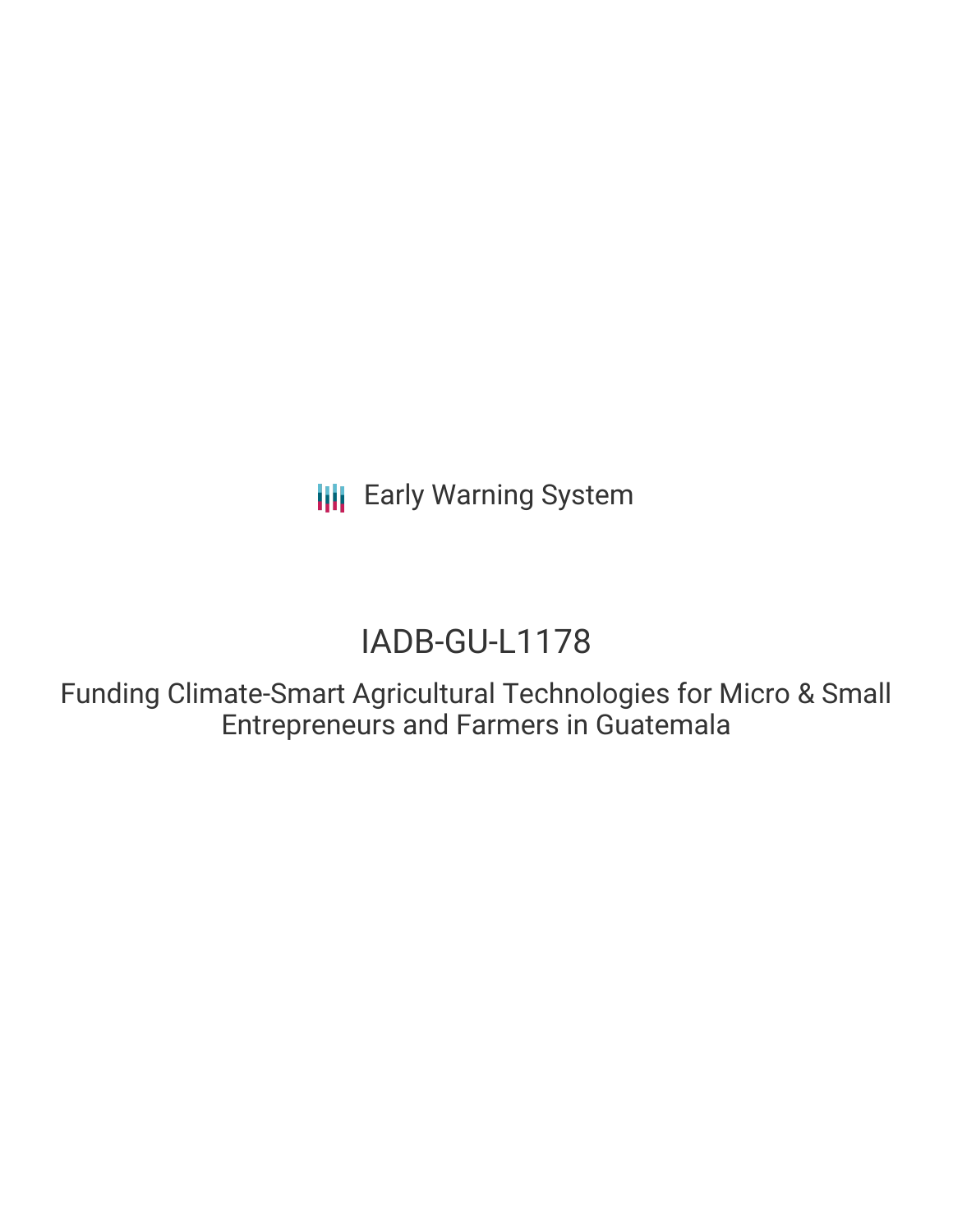

# Early Warning System

Funding Climate-Smart Agricultural Technologies for Micro & Small Entrepreneurs and Farmers in Guatemala

#### **Quick Facts**

| <b>Countries</b>               | Guatemala                              |
|--------------------------------|----------------------------------------|
| <b>Financial Institutions</b>  | Inter-American Development Bank (IADB) |
| <b>Status</b>                  | Active                                 |
| <b>Bank Risk Rating</b>        | B                                      |
| <b>Voting Date</b>             | 2020-12-09                             |
| <b>Borrower</b>                | Government of Guatemala                |
| <b>Sectors</b>                 | Agriculture and Forestry               |
| <b>Investment Type(s)</b>      | Loan                                   |
| <b>Investment Amount (USD)</b> | $$2.00$ million                        |
| <b>Project Cost (USD)</b>      | $$5.90$ million                        |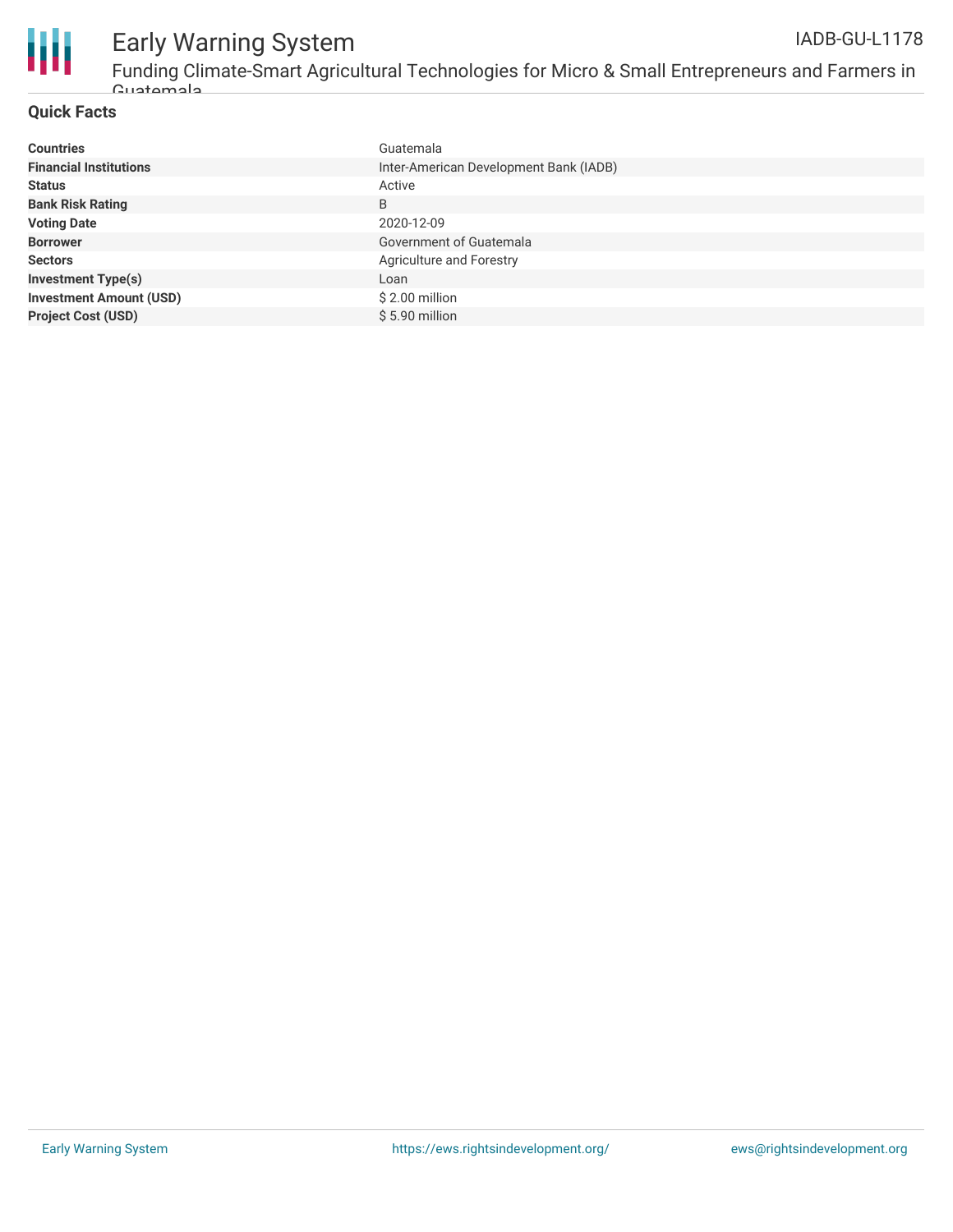

## **Project Description**

Providing a loan (with financial characteristics more sensitive to the climate profile of the guatemalan farmer) to FUNDEA so that fundEA offers financial and non-financial products that respond to the farmer's demand and financial flows to adopt intelligent agricultural technologies, is a concrete response in favor of climate action, the protection of ecosystems , and has the potential to promote sustained increased income for farmers.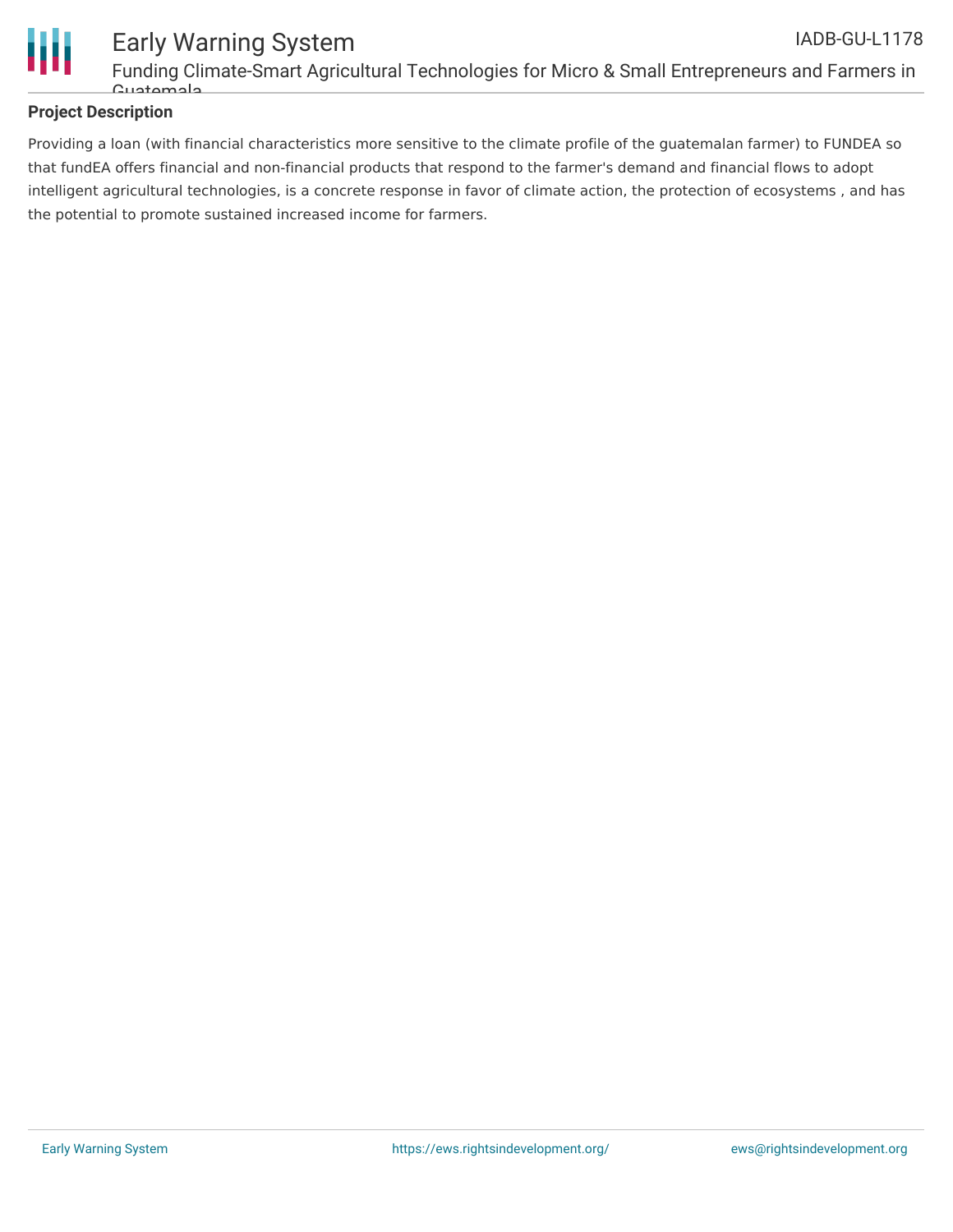

#### **Investment Description**

• Inter-American Development Bank (IADB)

The country's counterpart amount to USD 3,900,000.